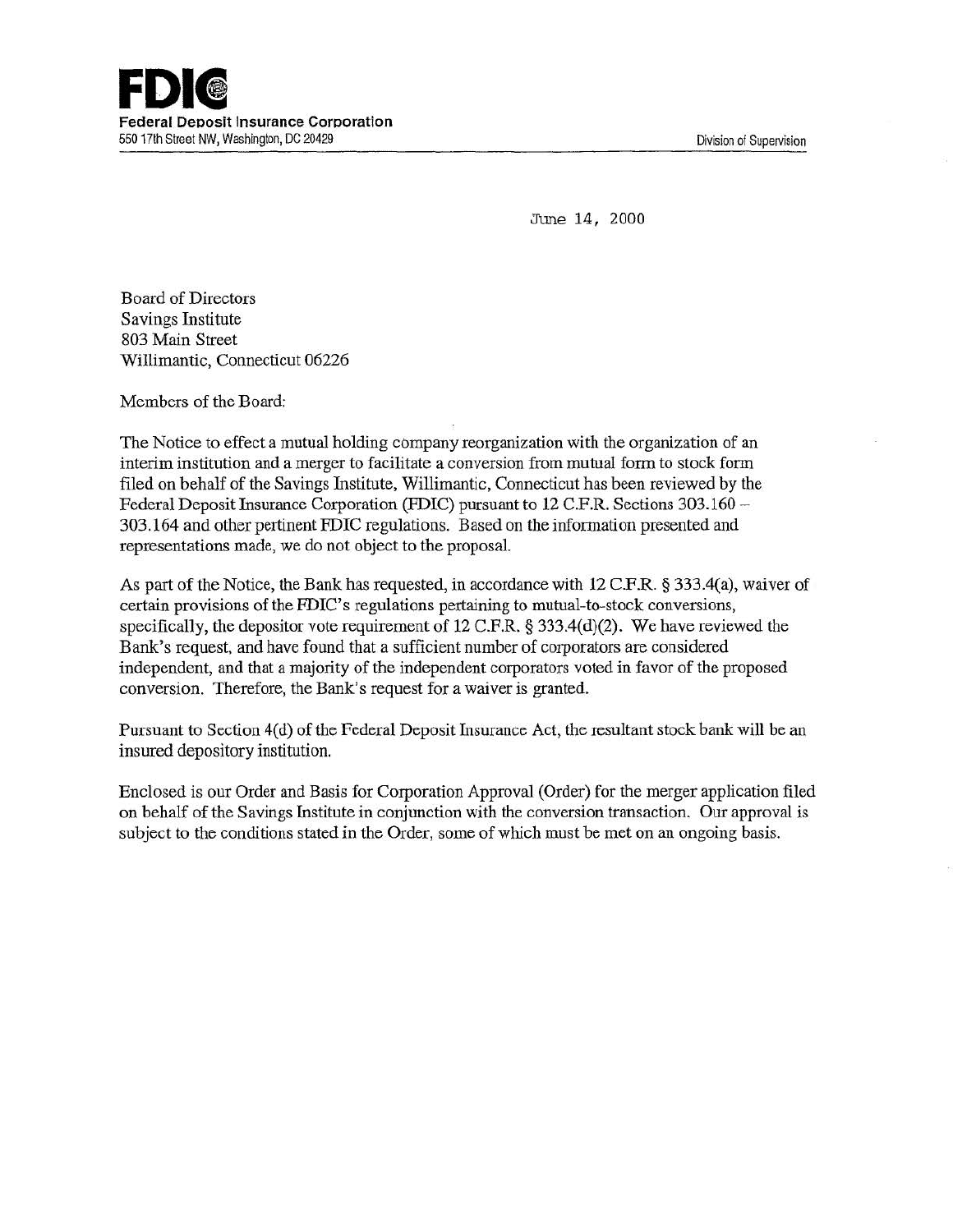Please advise the Boston Regional Office in writing when the proposed transaction has been consummated. If an extension of the time limitation included in the Order is required, a Jetter requesting a specific extension of the limitation including reasons therefore should be submitted to the Boston Regional Office.

Sjncerely,

Is/

rames L. Sexton **Director** 

Enclosure

cc: William W. Bouton III Tyler, Cooper & Alcorn, LLP 185 Asylum Street City Place/35<sup>th</sup> Floor Hartford, CT 06103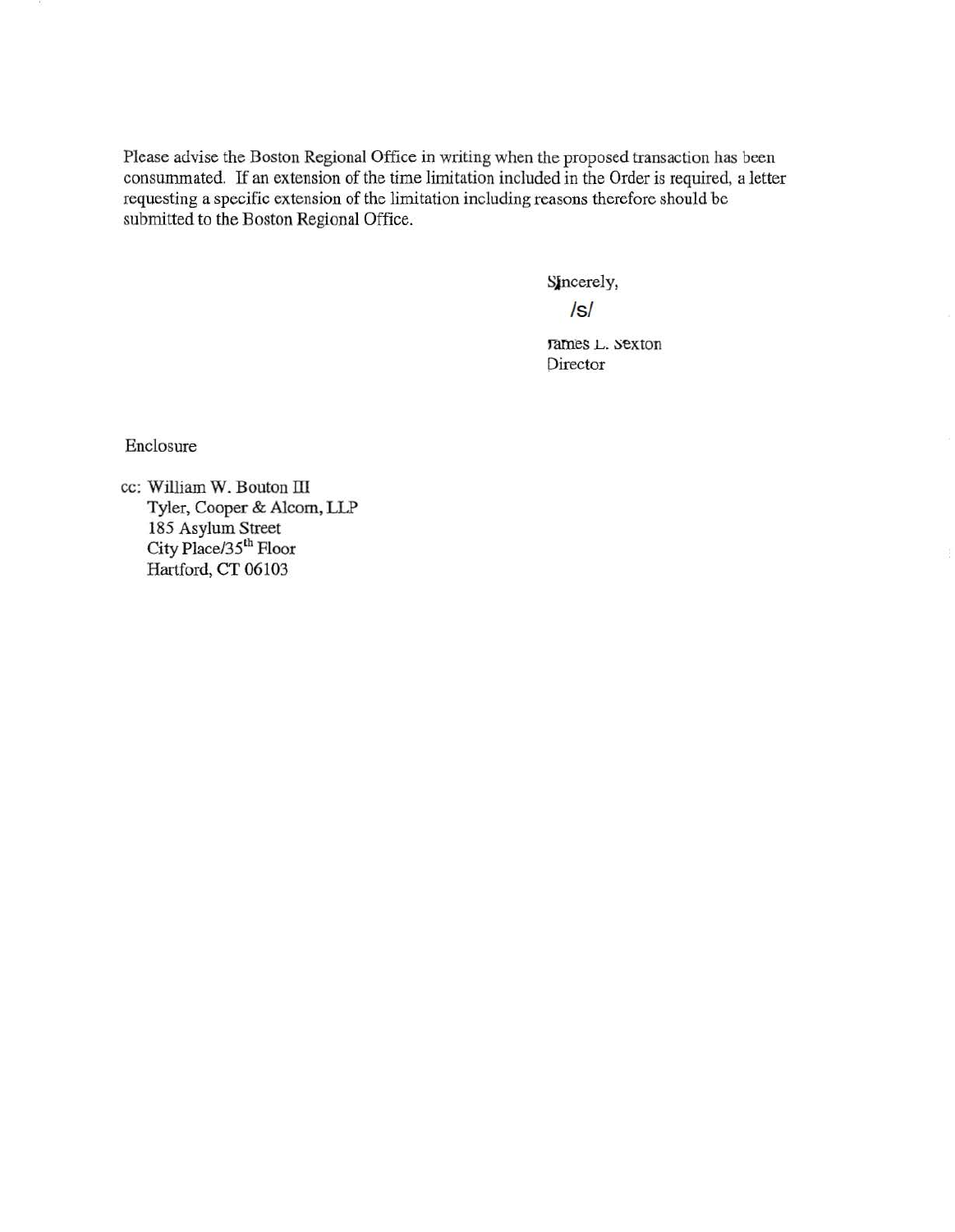Division of Supervision

June 22, 2000

Board of Directors Savings Institute 803 Main Street Willimantic, Connecticut 06226

Members of the Board:

Enclosed is a corrected copy of the Order and Basis for Corporation Approval (Order) for the merger application filed on behalf of the Savings Institute in conjunction with a conversion transaction.

Sincerely,

/s/

Jannes L. Sexton nifector

Enclosure

cc: Carol Lopmis Tyler, Cooper & Alcorn, LLP 185 Asylum Street City Place/35<sup>th</sup> Floor Hartford, *CT* 06103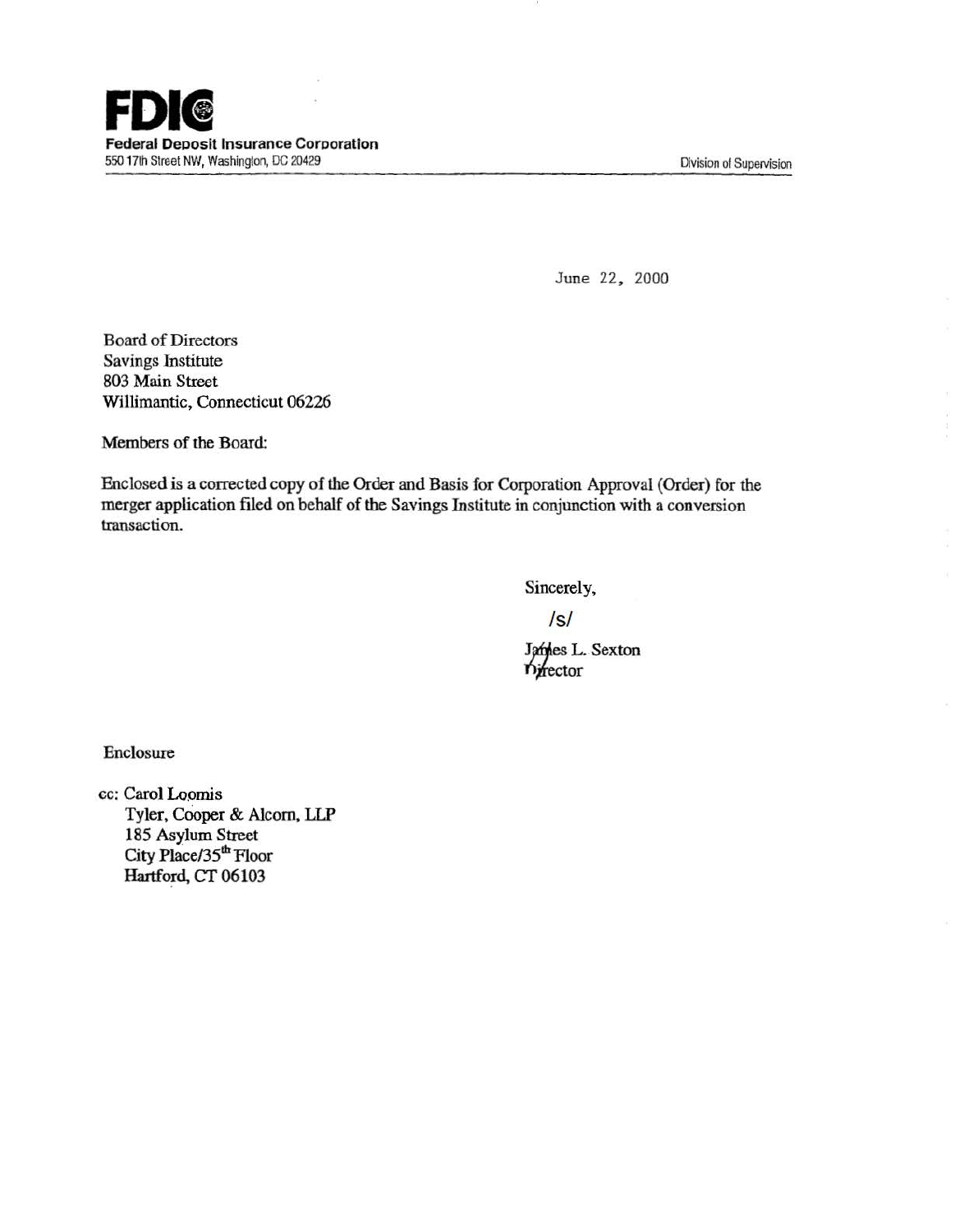## FEDERAL DEPOSIT JNSURANCE CORPORATION

RE: Savings Institute Willimantic, Connecticut

Applications for Federal Deposit Insurance and Consent to Merge

## ORDER AND BASIS FOR CORPORATION APPROVAL

Pursuant to Section 18(c) and other provisions of the Federal Deposit Insurance Act (FDI Act), an application has been filed on behalf of the Savings Institute, Willimantic, Connecticut (Mutual Bank), currently a mutually-owned, Bank Insurance Fund member, state-chartered institution with total resources of \$341,509,000 and total deposits of \$291,910,000 as of December 31, 1999, for the FDIC's consent to merge with SI - Stock Savings Bank, Willimantic, Connecticut (Stock Bank), a proposed new, interim, stock bank.

This transaction is the result of Mutual Bank's plan of reorganization which, solely to facilitate this undertaking, includes:

- (1) Mutual Bank will form a mutual holding company to be known as SI Bancorp, Inc. (Bancorp).
- $(2)$  Bancorp will form a stock bank subsidiary to be known as SI Stock Savings Bank.
- (3) Mutual Bank will merge with and into Stock Bank under the name of The Savings Institute and under the charter of the Stock Bank.

On the effective date of the Reorganization, the Stock Bank will be the wholly-owned subsidiary ofBancorp. The Bancorp will be capitalized with an initial investment of \$100,000. The application for the establishment of the Bancorp as a mutual holding company has been approved by the Federal Reserve.Bank of Boston. The resultant bank will operate with the title of the Savings Institute, Willimantic, Connecticut. Following the consummation of the merger, the resultant bank will operate the same banking business, with the same management, at the same locations now being served by the Mutual Bank. The proposed transaction, per se, will not alter the competitive structure of banking in the market served by the Mutual Bank. The resultant bank's principal office will be at 803 Main Street, Willimantic, Connecticut. Notice of the proposed transaction, in a fonn approved by the FDIC, has been published pursuant to the FDI Act.

A review of available information, including the Community Reinvestment Act (CRA) Statements of the proponent, discloses no inconsistencies with the purposes of the CRA. The new institution is expected to continue to meet the credit needs of its entire community, consistent with the safe and sound operation of the institution.

In connection with the applications, the FDIC has taken into consideration the financial and managerial resources and future prospects of the proponent banks and the resultant bank, and the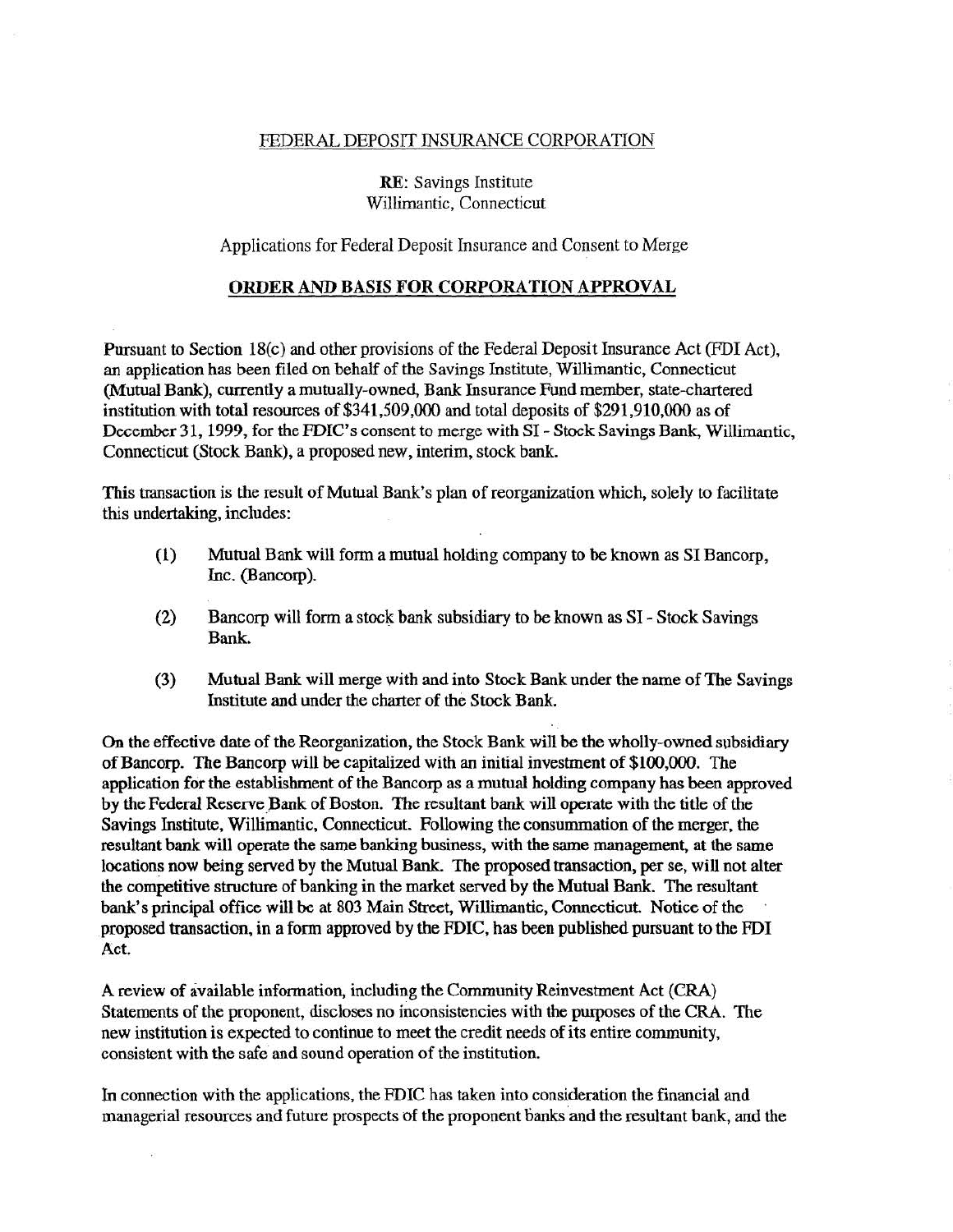convenience and needs of the community to be served. Having found favorably on all statutory factors and having considered other relevant information, including the reports on the competitive factors furnished by the Comptroller of the Currency, the Board of Governors of the Federal Reserve System, the Office of Thrift Supervision, and the Attorney General of the United States, it is the FDIC's judgement that the applications should be and hereby are approved, subject to the following conditions:

- 1. Unless prior notice is provided to and non-objection is received from the FDIC, no shares of the stock of the Savings Institute shall be sold, transferred or otherwise disposed of, to any persons (including any Employee Stock Ownership Plan) other than SI Bancorp, Inc.
- 2. That, prior to a sale, transfer or other disposition of any shares of the Savings Institute, by SI Bancorp, Inc. to any person (including any Employee Stock Ownership Plan), or a conversion of SI Bancorp, Inc. to stock form, the Savings Institute will provide written notification to the FDIC and provide the FDIC with copies of all documents filed with state and federal banking and/or securities regulators in connection with any such sale, transfer, disposition or conversion.
- 3. That, should any shares of stock the Savings Institute be issued to persons other than the SI Bancorp, Inc., any dividends waived by SI Bancorp, Inc. must be retained by the Savings Institute and segregated, earmarked, or otherwise identified on its books and records; such amounts must be taken into account in any valuation of the institution and factored into the calculation used in establishing a fair and reasonable basis for exchanging shares in any subsequent conversion of the SI Bancorp, Inc. to stock form; such amounts shall not be available for payment to or the value thereof transferred to minority shareholders, by any means including through dividend payments or at liquidation.
- 4. Any changes in proposed management, including the board of directors or proposed ownership (ten per cent or more of the stock and new acquisitions of or subscriptions to ten per cent or more of the stock), will render this approval null and void unless such proposal is approved by the Regional Director (Supervision) of the FDIC's Boston Regional Office prior to the consummation of the proposed transaction.
- 5. That the transaction shall not be consummated sooner than fifteen calendar days after the date of this Order nor later than six months after the date of this Order unless such period is extended for good cause by the Corporation.
- 6. That until the conditional commitment herein granted becomes effective, the Corporation shall have the right to alter, suspend, or withdraw the said commitment should any interim development be deemed to warrant such action.